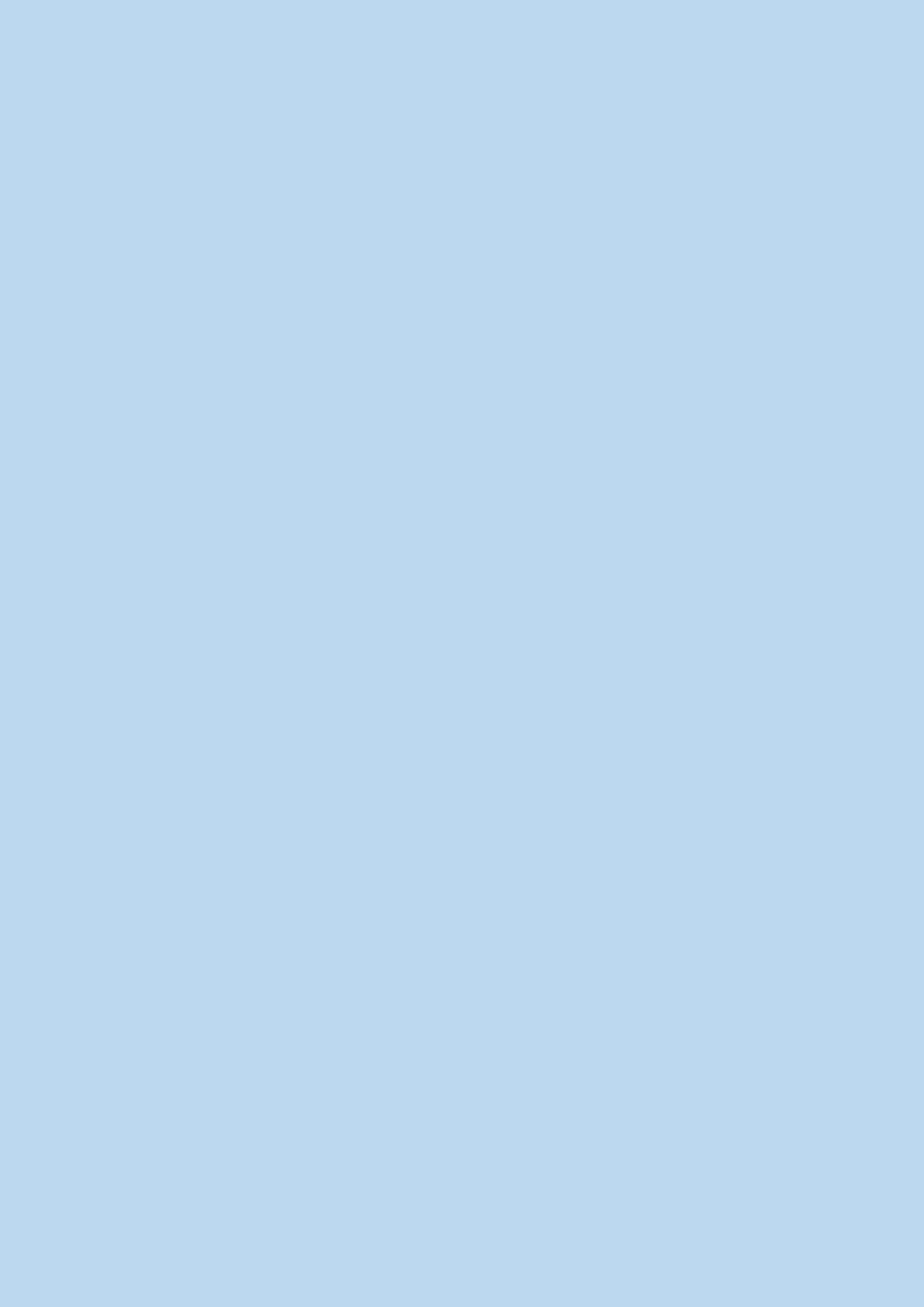# **Chapter I**

# **General**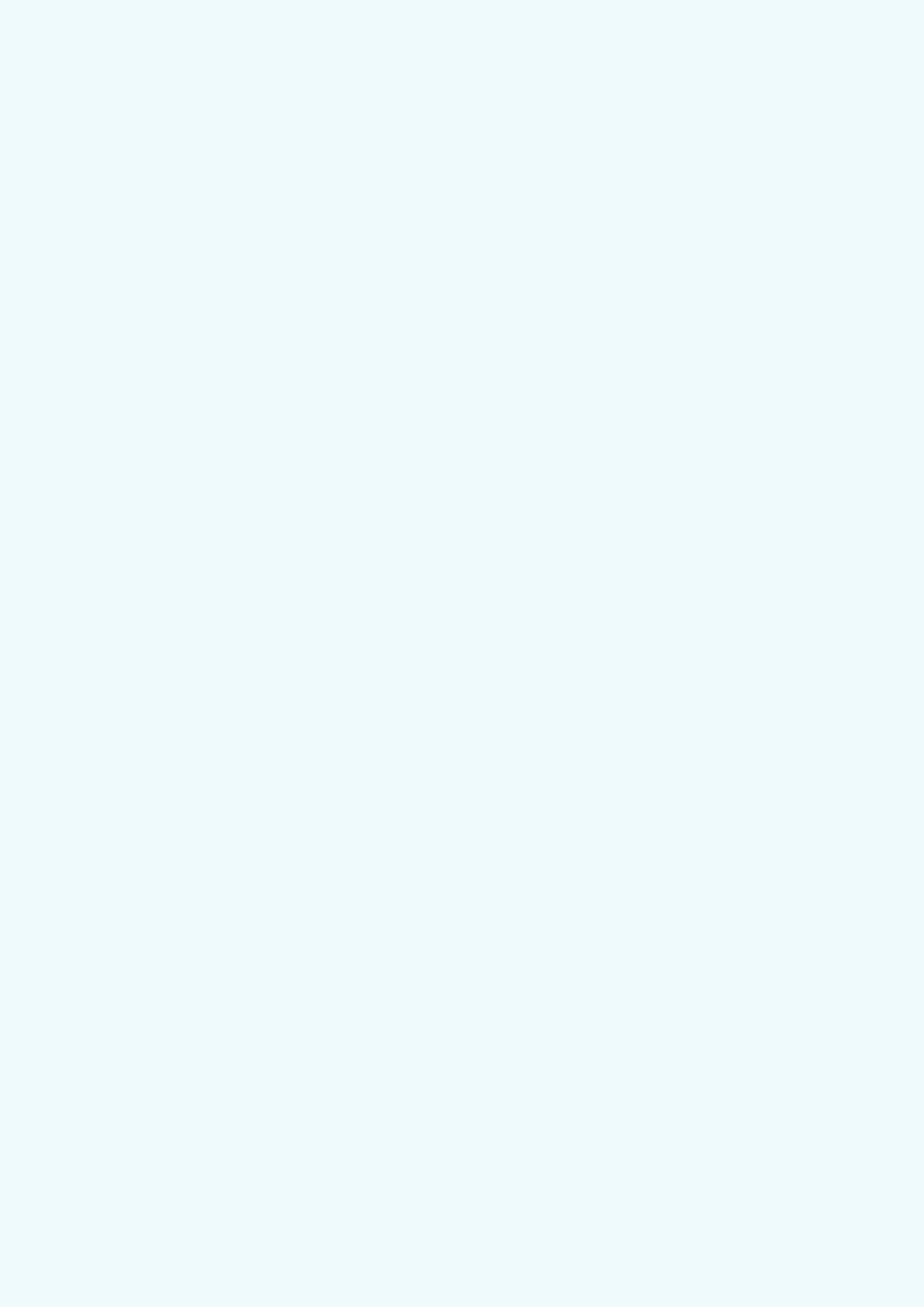| <b>Chapter 1</b>                       |
|----------------------------------------|
| <b>General</b>                         |
| <b>1.1 • Trend of Revenue Receipts</b> |

**1.1.1** The tax and non-tax revenue raised by the Government of West Bengal during the year 2018-19, the State's share of net proceeds of divisible Union taxes and duties assigned to the State and Grants-in-aid received from the Government of India during the year and the corresponding figures for the preceding four years are detailed in **Table 1.1**.

|                    |                                                                    |           |             |             |             | $(3 \nvert n \text{ error})$ |  |  |  |  |  |
|--------------------|--------------------------------------------------------------------|-----------|-------------|-------------|-------------|------------------------------|--|--|--|--|--|
| SI.<br>$\vert$ No. | <b>Particulars</b>                                                 | 2014-15   | 2015-16     | 2016-17     | 2017-18     | 2018-19                      |  |  |  |  |  |
|                    | <b>Revenue raised by the State Government</b>                      |           |             |             |             |                              |  |  |  |  |  |
| 1.                 | <b>Tax revenue</b><br>(a)                                          | 39,411.98 | 42,492.08   | 45,466.46   | 52,720.57   | 60,732.28                    |  |  |  |  |  |
|                    | (b) <b>Non-tax</b> revenue                                         | 1,626.66  | 1,861.79    | 2,949.86    | 3,117.17    | 3,657.59                     |  |  |  |  |  |
|                    | <b>Total</b>                                                       | 41,038.64 | 44,353.87   | 48,416.32   | 55,837.74   | 64,389.87                    |  |  |  |  |  |
|                    | <b>Receipts from the Government of India</b>                       |           |             |             |             |                              |  |  |  |  |  |
| $\overline{2}$ .   | (a) Share of net proceeds of<br>divisible Union taxes and duties   | 24,594.93 | 37,163.93   | 44,625.16   | 49,321.10   | 55,775.72                    |  |  |  |  |  |
|                    | Grants-in-aid<br>(b)                                               | 20,880.64 | 28,214.41   | 24,790.97   | 26,111.55   | 25,809.66                    |  |  |  |  |  |
|                    | <b>Total</b>                                                       | 45,475.57 | 65,378.34   | 69,416.13   | 75,432.65   | 81,585.38                    |  |  |  |  |  |
| $\vert$ 3.         | <b>Total revenue receipts of the State</b><br>Government (1 and 2) | 86,514.21 | 1,09,732.21 | 1,17,832.45 | 1,31,270.39 | 1,45,975.25                  |  |  |  |  |  |
| $\vert 4.$         | Percentage of 1 to 3                                               | 47        | 40          | 41          | 43          | 44                           |  |  |  |  |  |

### **Table 1.1: Trend of Revenue Receipts**

During the year 2018-19, the total revenue raised by the State Government (` 64,389.87 crore) was 44 *per cent* of the total revenue receipts. The remaining 56 *per cent* came from the Government of India.

**1.1.2** The details of the tax revenue raised during the period 2014-15 to 2018-19 are given in **Table 1.2**.

**Table 1.2: Details of tax revenue raised**

|                   |                                        |                          |                          |                          |                          |                          | $(3 \nvert n \nvert c)$                                                                     |
|-------------------|----------------------------------------|--------------------------|--------------------------|--------------------------|--------------------------|--------------------------|---------------------------------------------------------------------------------------------|
| SI.<br>$\bf{No.}$ | <b>Heads of revenue</b>                | 2014-15<br><b>Actual</b> | 2015-16<br><b>Actual</b> | 2016-17<br><b>Actual</b> | 2017-18<br><b>Actual</b> | 2018-19<br><b>Actual</b> | Percentage of increase<br>$(+)/$ decrease $(-)$ in<br>2018-19 over 2017-18<br><b>Actual</b> |
| 1.                | State Goods and<br>Services Tax (SGST) |                          |                          |                          | 14,963.74                | 27,067.20                | $(+)80.89$                                                                                  |
| 2.                | Taxes on sales, trade etc.             | 24,021.91                | 26,050.16                | 27,982.69                | 12,999.34                | 7,813.03                 | $(-)39.90$                                                                                  |
| 3.                | Stamp duty and<br>registration fees    | 4,196.20                 | 4,174.97                 | 4,382.73                 | 5,260.77                 | 5,620.01                 | $(+)6.83$                                                                                   |
| 4.                | State excise                           | 3,587.02                 | 4,015.12                 | 5,226.16                 | 9,340.05                 | 10,622.45                | $(+)13.73$                                                                                  |
| 5.                | Land revenue                           | 2,275.74                 | 2,456.27                 | 2,568.66                 | 2,874.51                 | 2,846.82                 | $(-)0.96$                                                                                   |
| 6.                | Taxes and duties on<br>electricity     | 1,946.83                 | 2,091.63                 | 1,318.87                 | 2,333.55                 | 2,675.41                 | $(+)14.65$                                                                                  |
| 7.                | Taxes on vehicles                      | 1,504.68                 | 1,707.02                 | 1,869.86                 | 2,317.23                 | 2,562.58                 | $(+)10.59$                                                                                  |
| 8.                | Others <sup>110</sup>                  | 1,879.60                 | 1,996.91                 | 2,117.49                 | 2,631.38                 | 1,524.78                 | $(-)42.05$                                                                                  |
| <b>Total</b>      |                                        | 39,411.98                | 42,492.08                | 45,466.46                | 52,720.57                | 60732.28                 | $(+)15.20$                                                                                  |

(Source: Finance Accounts and Budget Publications of the Government of West Bengal)

<sup>110</sup> *Other tax receipts include Profession Tax, Entry Tax, Entertainment tax, Betting tax etc.*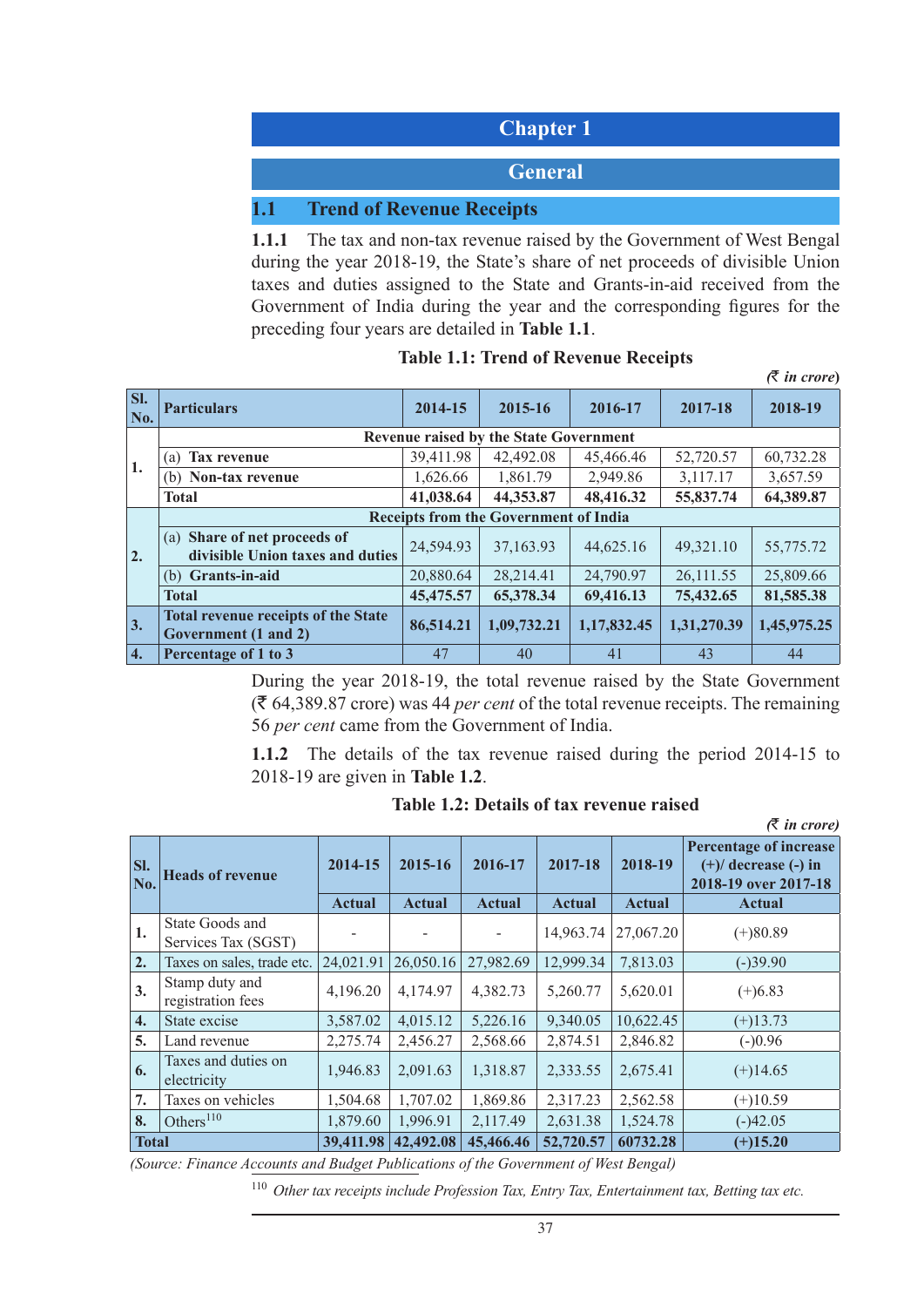Reasons for variation of actuals of tax revenue in 2018-19 over 2017-18 were not furnished by the Departments concerned, though sought for (June 2019) followed by reminders.

The details of the non-tax revenue raised during the period 2014-15 to 2018-19 are given in **Table 1.3**.

|              |                                                    |               |               |               |               |               | $\bar{\mathcal{R}}$ in crore)                                                      |
|--------------|----------------------------------------------------|---------------|---------------|---------------|---------------|---------------|------------------------------------------------------------------------------------|
| SI.<br>No.   | <b>Heads of revenue</b>                            | 2014-15       | 2015-16       | 2016-17       | 2017-18       | 2018-19       | <b>Percentage of</b><br>increase $(+)/$<br>decrease (-) in<br>2018-19 over 2017-18 |
|              |                                                    | <b>Actual</b> | <b>Actual</b> | <b>Actual</b> | <b>Actual</b> | <b>Actual</b> | <b>Actual</b>                                                                      |
| 1.           | <b>Interest Receipts</b>                           | 277.46        | 334.94        | 1,201.24      | 1,395.68      | 806.02        | $(-)$ 42.25                                                                        |
| 2.           | Miscellaneous General<br><b>Services</b>           | 185.79        | 180.24        | 182.66        | 131.57        | 1,293.28      | $(+)$ 882.96                                                                       |
| 3.           | Non-ferrous Mining and<br>Metallurgical Industries | 46.31         | 292.17        | 399.68        | 422.19        | 326.48        | $(-)$ 22.67                                                                        |
| 4.           | Other Administrative<br><b>Services</b>            | 50.60         | 170.58        | 210.35        | 133.95        | 134.38        | $(+) 0.32$                                                                         |
| 5.           | Education, Sports, Art<br>and Culture              | 53.32         | 58.00         | 176.63        | 68.31         | 62.51         | $(-) 8.49$                                                                         |
| 6.           | Forestry and Wild life                             | 135.73        | 134.86        | 126.48        | 93.74         | 88.28         | $(-) 5.82$                                                                         |
| 7.           | Police                                             | 126.61        | 104.38        | 143.68        | 187.10        | 254.48        | $(+)$ 36.01                                                                        |
| 8.           | Medical and Public<br>Health                       | 103.29        | 112.45        | 134.77        | 210.48        | 261.80        | $(+)$ 24.38                                                                        |
| 9.           | Roads and Bridges                                  | 34.93         | 82.55         | 104.92        | 124.43        | 74.48         | $(-)$ 40.14                                                                        |
| 10.          | Other non-tax receipts <sup>111</sup>              | 612.62        | 391.62        | 269.43        | 349.72        | 355.88        | $(+)$ 1.76                                                                         |
| <b>Total</b> |                                                    | 1,626.66      | 1,861.79      | 2,949.84      | 3,117.17      | 3,657.59      | $(+)$ 17.34                                                                        |

#### **Table 1.3: Details of non-tax revenue raised**

*(Source: Finance Accounts and Budget Publications of the Government of West Bengal)* 

Reasons for variation of actuals of non-tax revenue in 2018-19 over 2017-18 were not furnished by the Departments concerned, though sought for (June 2019), followed by reminders.

### **1.2 Analysis of arrears of revenue**

The arrears of revenue as on 31 March 2019 in respect of some principal heads of revenue amounted to  $\bar{\mathfrak{g}}$  82.17 crore, of which  $\bar{\mathfrak{g}}$  1.39 crore was outstanding for more than five years, as detailed in the **Table-1.4.**

<sup>111</sup> *Other non-tax receipts include "Dividend and profits", "Dairy Development", "Other General Economic Services", "Public Works", "Food storage and Warehousing", "Labour and Employment", "Urban Development", "Public Service Commission", Minor Irrigation", Civil Supplies", "Housing" etc.*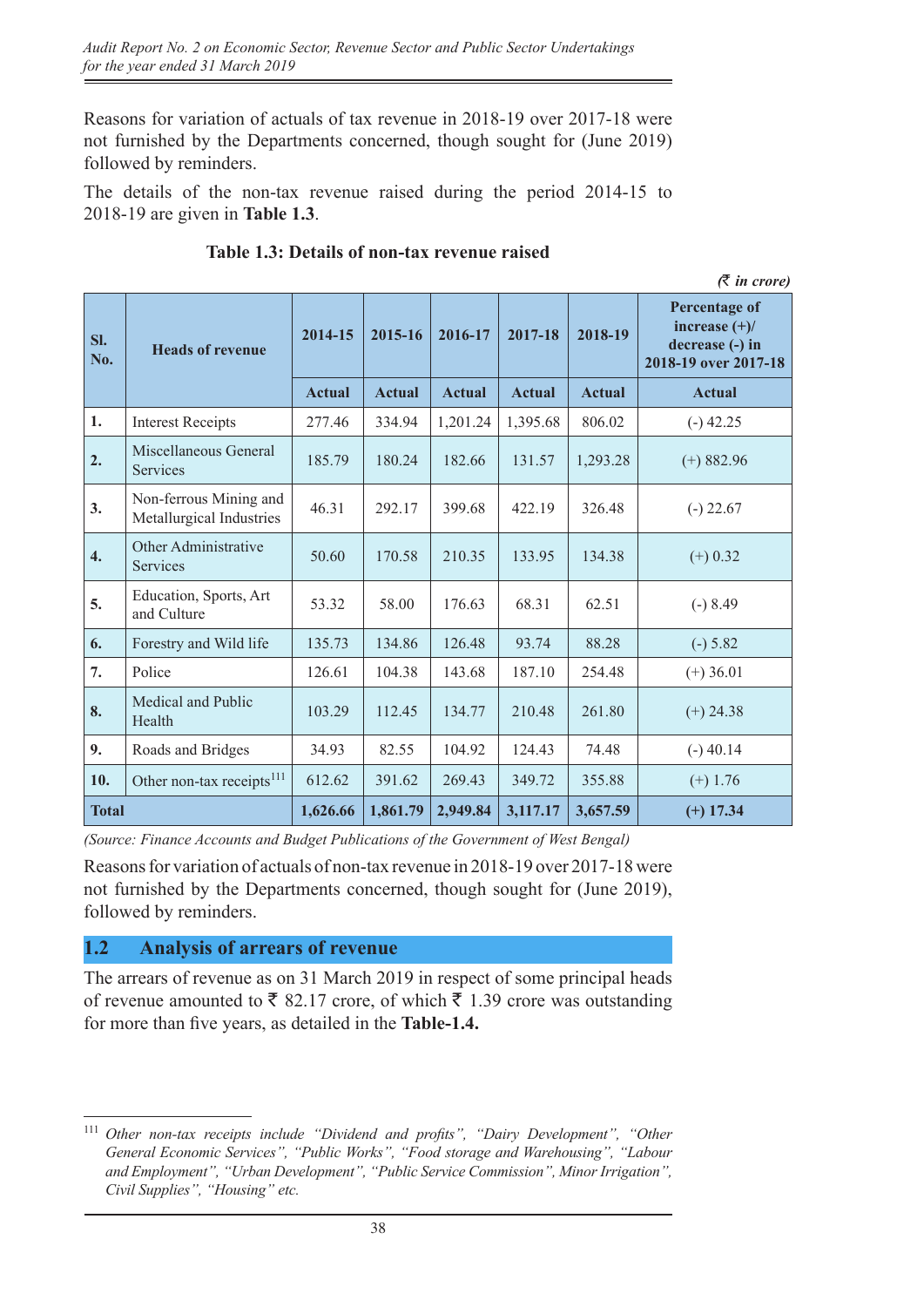|  |  |  | <b>Table 1.4: Arrears of revenue</b> |
|--|--|--|--------------------------------------|
|--|--|--|--------------------------------------|

*(*` *in crore)*

| SI.<br>No.         | <b>Head of</b><br>revenue                                                                                         | <b>Total</b><br>amount<br>outstanding<br>as on 31<br><b>March 2019</b> | <b>Amount</b><br>outstanding for<br>more than five<br>years as on 31<br><b>March 2019</b> | <b>Total</b><br>amount<br>outstanding<br>as on 31<br><b>March 2018</b> | <b>Amount</b><br>outstanding for<br>more than five<br>years as on 31<br><b>March 2018</b> | <b>Remarks</b>                                                                                                                                                                                                                                                                                                                                                                                                                                                                                                                                                                                                                                     |  |  |  |
|--------------------|-------------------------------------------------------------------------------------------------------------------|------------------------------------------------------------------------|-------------------------------------------------------------------------------------------|------------------------------------------------------------------------|-------------------------------------------------------------------------------------------|----------------------------------------------------------------------------------------------------------------------------------------------------------------------------------------------------------------------------------------------------------------------------------------------------------------------------------------------------------------------------------------------------------------------------------------------------------------------------------------------------------------------------------------------------------------------------------------------------------------------------------------------------|--|--|--|
| 1.                 | Taxes and<br>Duties on<br>Electricity                                                                             | 82.17                                                                  | 1.39                                                                                      | 0.46                                                                   | 0.24                                                                                      | The arrears of revenue outstanding<br>as on 31 March 2018 was stated<br>to be $\overline{\xi}$ 0.46 crore, of which<br>$\overline{\xi}$ 0.24 crore was outstanding<br>for more than five years. The<br>arrears of revenue as on 31 March<br>2019 was, however, stated to be<br>₹ 82.17 crore in 367 cases, of<br>which $\bar{\xi}$ 1.39 crore in 269 cases<br>was outstanding for more than<br>five years, showing wide variation<br>in figures of arrears in two years.<br>The reasons for huge increase in<br>arrears of revenue in 2018-19 over<br>that of 2017-18 was sought for<br>from the Department; reply was<br>awaited (February 2021). |  |  |  |
| 2.                 | Taxes on<br>sales, trade<br>etc.                                                                                  | <b>Not</b><br>furnished                                                | Not furnished                                                                             | <b>Not</b><br>furnished                                                | Not furnished                                                                             | The Directorate of Commercial<br>Taxes, stated in their reply that<br>there were<br>various<br>sections/<br>units from which demands were<br>generated,<br>and there was no<br>centralised<br>database<br>reflecting<br>consolidated demands. Therefore,<br>a correct estimation of arrears of<br>revenue was not possible.                                                                                                                                                                                                                                                                                                                        |  |  |  |
| 3.                 | <b>State</b><br>Excise                                                                                            | Not<br>furnished                                                       | Not furnished                                                                             | 63.45                                                                  | 45.52                                                                                     | The Directorate did not furnish<br>the figures of arrears of revenue<br>for 2018-19 though requested<br>(June 2019) and followed by<br>reminders.                                                                                                                                                                                                                                                                                                                                                                                                                                                                                                  |  |  |  |
| $\overline{4}$ .   | Stamp<br>duty and<br>registration<br>fees                                                                         |                                                                        |                                                                                           |                                                                        |                                                                                           | The concerned Departments/ Directorates have not furnished the figures of arrears of revenue for                                                                                                                                                                                                                                                                                                                                                                                                                                                                                                                                                   |  |  |  |
| 5.                 | either 2017-18 or 2018-19, though requested (June 2019) and followed by reminders.<br>Land<br>revenue<br>Taxes on |                                                                        |                                                                                           |                                                                        |                                                                                           |                                                                                                                                                                                                                                                                                                                                                                                                                                                                                                                                                                                                                                                    |  |  |  |
| 6.<br><b>Total</b> | vehicles                                                                                                          | 82.17                                                                  | 1.39<br>63.91<br>45.76                                                                    |                                                                        |                                                                                           |                                                                                                                                                                                                                                                                                                                                                                                                                                                                                                                                                                                                                                                    |  |  |  |
|                    |                                                                                                                   |                                                                        |                                                                                           |                                                                        |                                                                                           |                                                                                                                                                                                                                                                                                                                                                                                                                                                                                                                                                                                                                                                    |  |  |  |

#### **1.3 Arrears in assessments**

The details of cases pending at the beginning of the year, cases becoming due for assessment, cases disposed of during the year and number of cases pending for finalisation at the end of the year and analysis of arrears of assessments with previous year 2017-18, as furnished by the Directorate of Commercial Taxes (DCT) is given in **Table 1.5.**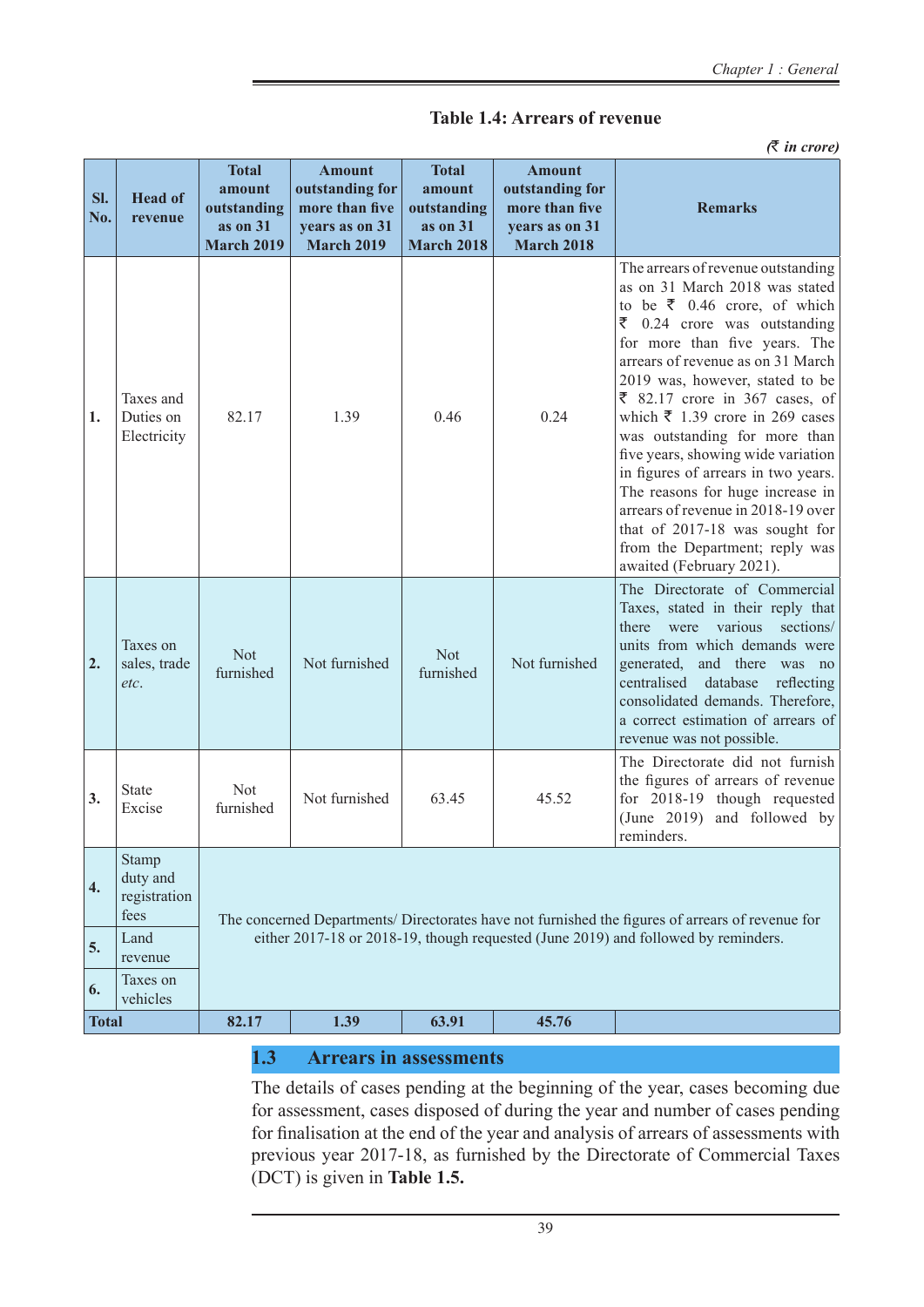|                                       |         |                           | TADIC 1.3. ATTEATS IN ASSESSMENTS                               |                         |                                                      |                                                |                                                                            | $(3 \nvert n \nvert)$                                                                                                                                                                                                                                                                                                                                                                                                                                                                                                                                                         |
|---------------------------------------|---------|---------------------------|-----------------------------------------------------------------|-------------------------|------------------------------------------------------|------------------------------------------------|----------------------------------------------------------------------------|-------------------------------------------------------------------------------------------------------------------------------------------------------------------------------------------------------------------------------------------------------------------------------------------------------------------------------------------------------------------------------------------------------------------------------------------------------------------------------------------------------------------------------------------------------------------------------|
| <b>Head of</b><br>revenue             | Year    | <b>Opening</b><br>balance | <b>New cases</b><br>due for<br>assessment<br>during the<br>year | Assess-<br>ments<br>due | <b>Cases</b><br>disposed<br>of<br>during<br>the year | <b>Balance</b><br>at the<br>end of<br>the year | Percentage<br>of disposal<br>$\left( \text{col. } 5 \text{ to } 4 \right)$ | Analysis of arrears in<br>assessments                                                                                                                                                                                                                                                                                                                                                                                                                                                                                                                                         |
| (1)                                   |         | (2)                       | (3)                                                             | (4)                     | (5)                                                  | (6)                                            | (7)                                                                        |                                                                                                                                                                                                                                                                                                                                                                                                                                                                                                                                                                               |
|                                       | 2018-19 | NA                        | 60,141                                                          | 60,141                  | 60,141                                               | Nil                                            | 100                                                                        | information<br>As<br>per<br>furnished in respect of<br>arrears in assessment for<br>$2017 - 18$ ,<br>the<br>year<br>the<br>closing balance of arrears                                                                                                                                                                                                                                                                                                                                                                                                                         |
| Taxes<br>on sales,<br>trade etc.      | 2017-18 | <b>Not</b><br>furnished   | VAT-<br>16,770<br>CST-7,637                                     | <b>Not</b><br>furnished | VAT-<br>16,766<br>CST-<br>7,632                      | <b>Not</b><br>furnished                        |                                                                            | in assessment of VAT and<br>CST at the end of the year<br>stood at four and five,<br>respectively. The opening<br>balance in respect of arrears<br>of assessment for the period<br>2018-19 was, however, not<br>furnished. Further, the cases<br>due for assessment during<br>the year 2018-19 were stated<br>to be $60,141$ , all of which<br>were stated to have been<br>disposed of. The reasons<br>for huge increase in arrears<br>of assessments in 2018-<br>19 over that of 2017-18<br>was sought for from the<br>Department, the reply was<br>awaited (February 2021). |
|                                       | 2018-19 | 305                       | 133                                                             | 438                     | 97                                                   | 341                                            | 22.15                                                                      | The closing balance as on<br>31 March 2018 was stated<br>to be nil, whereas opening<br>balance<br>for<br>the<br>year<br>2018-19 was shown as 305,<br>indicating discrepancies<br>balances<br>of figures<br>in                                                                                                                                                                                                                                                                                                                                                                 |
| Taxes and<br>duties on<br>Electricity | 2017-18 | Nil                       | 56                                                              | 56                      | 56                                                   | Nil                                            | 100                                                                        | furnished. Reasons for the<br>discrepancies in figures<br>of arrears of assessment<br>in 2018-19 over that of<br>2017-18 was sought for<br>from<br>the<br>Department,<br>the reply was<br>awaited<br>(February 2021).                                                                                                                                                                                                                                                                                                                                                         |

**Table 1.5: Arrears in assessments**

Other principal revenue generating Departments/ Directorates namely, Directorate of Registration and Stamp Revenue (DRSR), Land and Land Reforms and Refugee Relief and Rehabilitation (L&LR and RR&R) Department and Transport Department did not furnish any information on arrears in assessments (December 2020) though requested (June 2019) and followed by reminders.

### **1.4 Evasion of tax detected by the Department**

As per reply furnished by the Directorate of Commercial Taxes in respect of taxes on sales, trade *etc*., investigation was completed in 617 cases of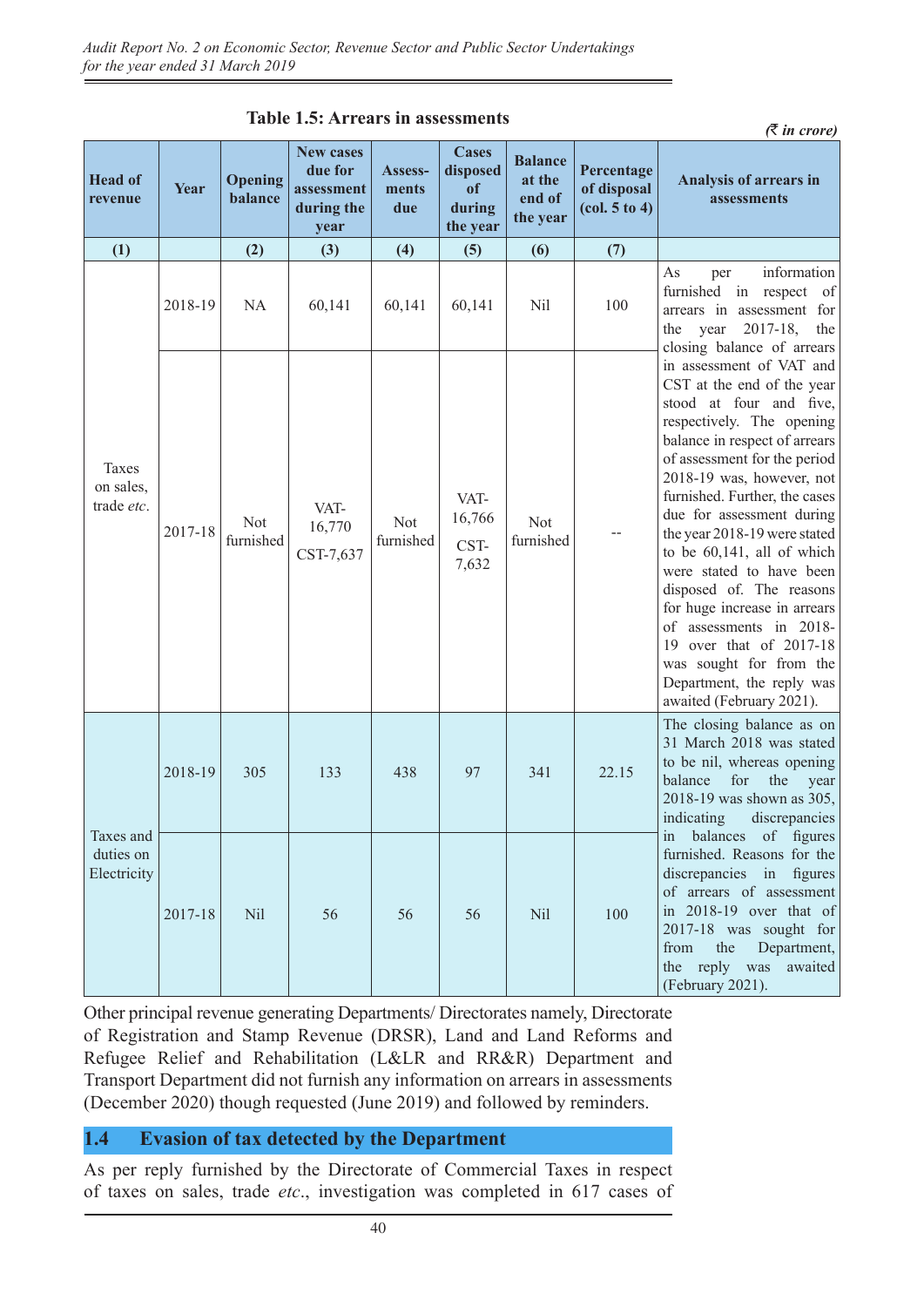evasion involving  $\bar{\xi}$  305.19 crore, out of 1,352 cases detected during 2018-19. In respect of Electricity Duty, there were no cases of evasion pending as on 31 March 2019.

Other principal revenue generating Departments/ Directorates namely DRSR, L&LR and RR&R Department and Transport Department did not furnish any information on evasion of tax (December 2020) though requested (June 2019) and followed by reminders.

#### **1.5 Pendency of refund cases**

The number of refund cases pending at the beginning of the year, claims received during the year, refunds allowed during the year and the cases pending at the close of the year 2018-19 and 2017-18, as reported by the Directorate of Commercial Taxes, are given in **Table 1.6**.

|            |                           |             |                 |                                                              |                 |                                             |                 |                                                    |                                                         | $(3 \nvert n \text{ error})$ |
|------------|---------------------------|-------------|-----------------|--------------------------------------------------------------|-----------------|---------------------------------------------|-----------------|----------------------------------------------------|---------------------------------------------------------|------------------------------|
| SI.<br>No. | <b>Head of</b><br>revenue | <b>Year</b> |                 | <b>Claims outstanding</b><br>at the beginning of<br>the year |                 | <b>Claims received</b><br>during the year   |                 | Refunds made<br>during the year                    | <b>Balance</b><br>outstanding at the<br>end of the year |                              |
|            |                           |             | No. of<br>cases | Amount                                                       | No. of<br>cases | <b>Amount</b>                               | No. of<br>cases | <b>Amount</b>                                      | No. of<br>cases                                         | <b>Amount</b>                |
| 1.         | Taxes                     |             |                 |                                                              |                 | <b>Refund under the Value Added Tax Act</b> |                 |                                                    |                                                         |                              |
|            | on sales,                 | 2018-19     | 469             | <b>Not</b>                                                   | 1,266           | 414.56                                      | 1,678           | 312.69                                             | 57                                                      | <b>Not</b>                   |
|            | trade etc.*               |             |                 | furnished                                                    |                 |                                             |                 |                                                    |                                                         | furnished                    |
|            |                           | 2017-18     | 422             | Not.                                                         | 601             | 152.24                                      | 1,004           | 97.53                                              | 19                                                      | <b>Not</b>                   |
|            |                           |             |                 | furnished                                                    |                 |                                             |                 |                                                    |                                                         | furnished                    |
|            |                           |             |                 |                                                              |                 |                                             |                 | <b>Refund under the Goods and Services Tax Act</b> |                                                         |                              |
|            |                           | 2018-19     | Nil             | Nil                                                          | 864             | 196.26                                      | 514             | 112.76                                             | 350                                                     | NA.                          |
|            |                           | 2017-18     |                 |                                                              |                 |                                             | Not furnished   |                                                    |                                                         |                              |
| 2.         | Taxes and                 | 2018-19     | 85              | <b>NA</b>                                                    | 99              | NA.                                         | 86              | 30.60                                              | 98                                                      | <b>NA</b>                    |
|            | duties on                 | 2017-18     |                 |                                                              |                 |                                             | Not furnished   |                                                    |                                                         |                              |
|            | Electricity               |             |                 |                                                              |                 |                                             |                 |                                                    |                                                         |                              |

**Table 1.6: Details of pendency of refund cases**

*\* The closing balance of refund cases pending disposal as on 31 March 2018 was 19, whereas opening balance of refund cases pending disposal for the year 2018-19 was 469, indicating discrepancies in balance of figures furnished. However, reply for the discrepancies in figures of pendency of refund cases in 2018-19 over that of 2017-18 as sought for from the Department was awaited (February 2021).*

Other principal revenue generating Departments/ Directorates namely DRSR, L&LR and RR&R Department and Transport Department did not furnish any information on pendency of refund cases (December 2020) though requested (June 2019) and followed by reminders.

### **1.6 Response of the Government/ Departments towards audit**

### **1.6.1 Pendency of Inspection Reports**

The Principal Accountant General (Economic & Revenue Sector Audit), now Principal Accountant General (Audit II), West Bengal, conducted periodical inspection of the Government Departments to test check transactions and verify maintenance of important accounts and other records as prescribed in the rules and procedures. These inspections were followed up with inspection reports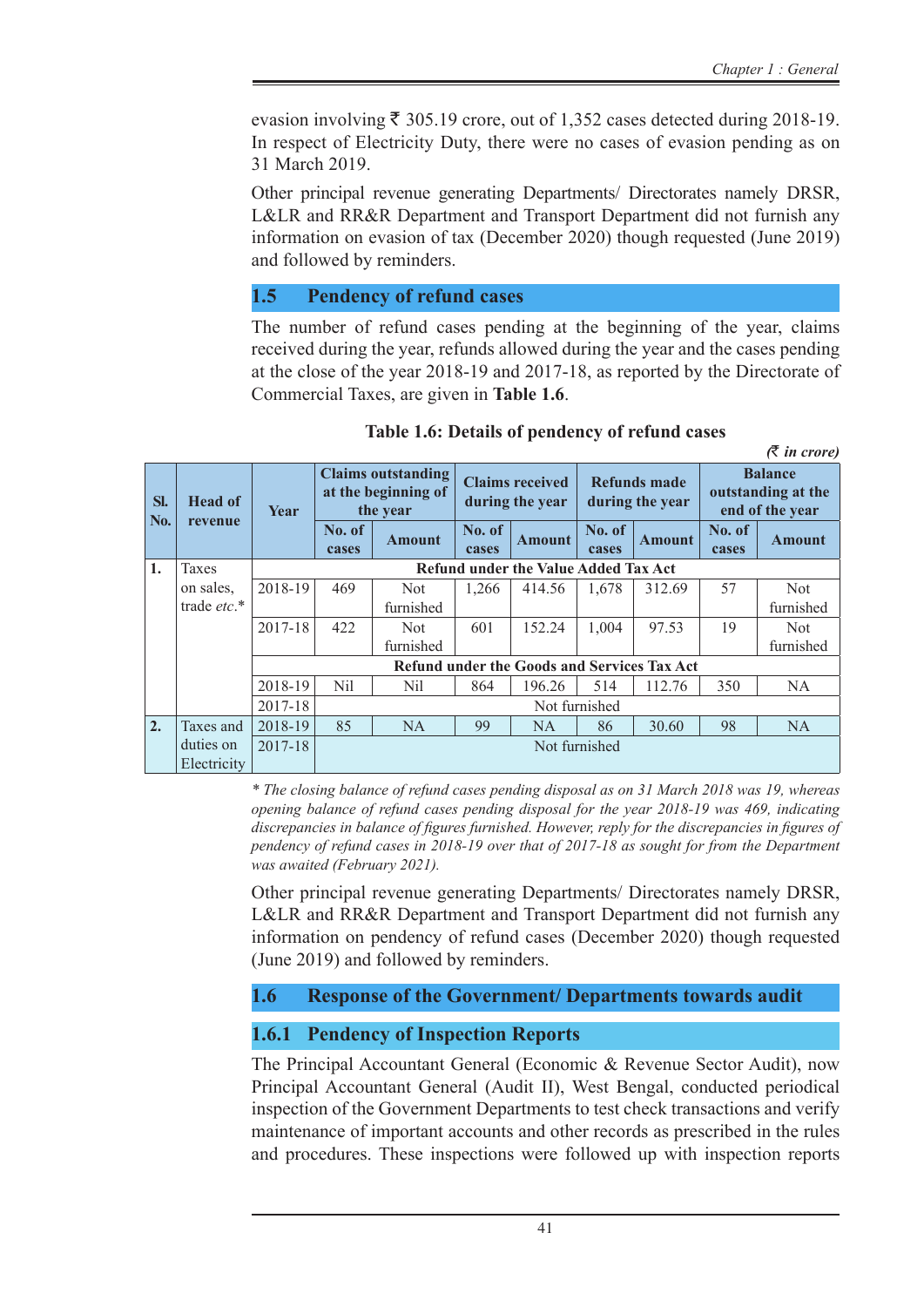(IRs) incorporating irregularities detected during inspection and not settled on the spot, which were issued to the heads of the offices inspected, with copies to the next higher authorities, for taking prompt corrective action. The heads of the offices/ Government were required to comply with the observations contained in the IRs, rectify the defects and omissions and report compliance through initial reply to the Principal Accountant General (PAG) within one month from the date of issue of the IRs. Serious financial irregularities are reported to the heads of Departments/ Government.

Inspection reports issued upto December 2018 disclosed that 5,811 paragraphs involving  $\bar{\xi}$  3,109.65 crore relating to 1,059 IRs remained outstanding at the end of June 2019, as mentioned along with the corresponding figures for the preceding two years in **Table 1.7.**

|                                                     | <b>June 2017</b> | <b>June 2018</b> | <b>June 2019</b> |
|-----------------------------------------------------|------------------|------------------|------------------|
| Number of IRs pending for settlement                | 945              | 970              | 1,059            |
| Number of outstanding audit observations            | 5,239            | 4.958            | 5,811            |
| Amount of revenue involved ( $\bar{\tau}$ in crore) | 3,092.90         | 2,459.78         | 3,109.65         |
| Number of paras cleared during the year             | 1,318            | 1,569            | 1,023            |

### **Table 1.7: Details of pending Inspection Reports**

The Department-wise details of the IRs and audit observations issued upto December 2018, outstanding as on 30 June 2019 and the corresponding amounts involved are mentioned in **Table 1.8.**

|            |                                  |                                     |                                                |                                                    |                                   | $(3 \times 1)$ arore)   |
|------------|----------------------------------|-------------------------------------|------------------------------------------------|----------------------------------------------------|-----------------------------------|-------------------------|
| SI.<br>No. | Name of the<br><b>Department</b> | <b>Nature of receipts</b>           | <b>Numbers of</b><br>outstanding<br><b>IRs</b> | Numbers of<br>outstanding<br>audit<br>observations | <b>Money</b><br>value<br>involved | <b>Pending</b><br>since |
|            |                                  | Sales Taxes/VAT                     | 267                                            | 2,121                                              | 1,177.11                          | 2008-09                 |
|            |                                  | Electricity duty                    | 31                                             | 95                                                 | 396.52                            | 2008-09                 |
|            | Finance                          | Amusement Tax                       | 17                                             | 55                                                 | 31.83                             | 2013-14                 |
| 1.         |                                  | Profession Tax                      | 101                                            | 320                                                | 12.99                             | 2006-07                 |
|            |                                  | Stamp duty and<br>registration fees | 325                                            | 804                                                | 83.06                             | 2009-10                 |
|            |                                  | Non-judicial Stamp<br>duty          | 28                                             | 72                                                 | 8.56                              | 2010-11                 |
|            |                                  | Departmental Receipts               | $\overline{2}$                                 | $\overline{4}$                                     | 59.43                             | 2011-12                 |
|            |                                  | <b>State Excise</b>                 | 40                                             | 198                                                | 20.33                             | 2009-10                 |
|            | Land and                         | <b>Land Revenue</b>                 | 91                                             | 1,088                                              | 473.67                            | 1984-85                 |
| 2.         | Land<br>Reforms                  | Receipts from mines<br>and minerals | 103                                            | 748                                                | 251.09                            | 2007-08                 |
| 3.         | Transport                        | Taxes on motor<br>vehicles          | 54                                             | 306                                                | 595.06                            | 2008-09                 |
|            |                                  | <b>Total</b>                        | 1,059                                          | 5,811                                              | 3,109.65                          |                         |

#### **Table 1.8: Department wise details of IRs**

Audit did not receive even the first replies from the heads of offices within one month from the date of issue of 380 IRs issued during 2018-19. The large pendency of IRs due to non-receipt of the replies is indicative of the fact that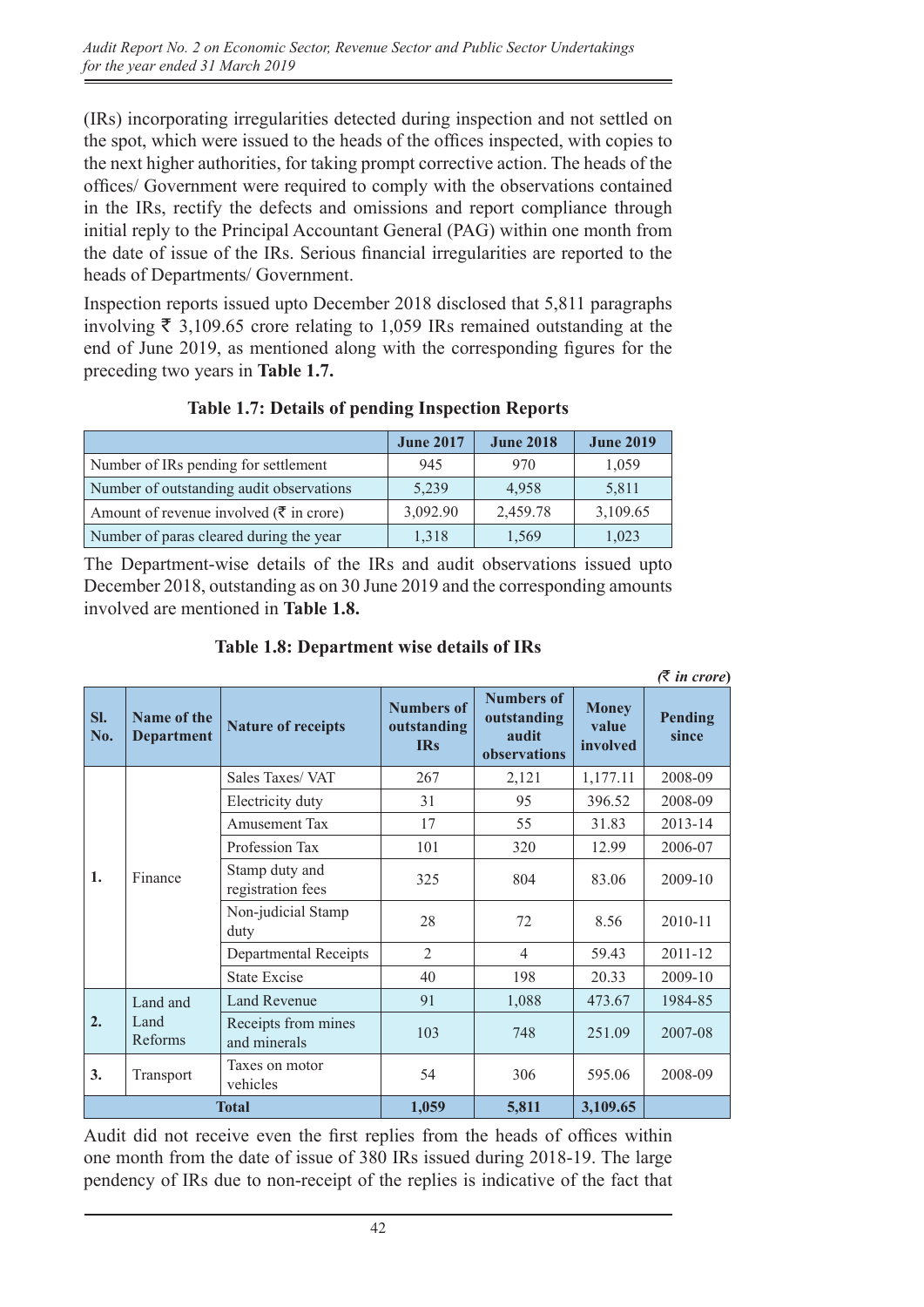the heads of offices and the Departments did not initiate action to rectify the defects, omissions and irregularities pointed out by audit in the IRs.

## **1.6.2 Departmental Audit Committee Meetings**

The Government sets up audit committees to monitor and expedite the progress of the settlement of IRs and paragraphs. Only one Audit Committee meeting relating to the L&LR and RR&R Department was held in 2018-19 in which 33 paras amounting to  $\bar{\xi}$  4.77 crore were settled. Despite holding Departmental Audit Committee Meeting, the progress of settlement of paragraphs pertaining to L&LR and RR&R Department, was insignificant as compared to the huge pendency of the IRs and paragraphs in the IRs as detailed in the **paragraph 1.6.1**.

In respect of commercial tax and motor vehicles tax, bilateral meetings were held in which 263 paragraphs involving  $\bar{\xi}$  131.01 crore were settled.

However, no such Departmental Audit Committee Meetings/ bilateral meetings were held in respect of Electricity Duty, Amusement Tax, Profession Tax, Stamp Duty and Registration Fees, Non-judicial Stamp Duty, Departmental Receipts and State Excise during 2018-19.

## **1.6.3 Constraints in Audit**

Non-availability of data and information has been a regular constraint in audit. In February 2018, the Commissioner of Commercial Taxes, West Bengal was requested to fix a convenient date on which the Data Transmission, Use and Storage Protocol (DTUSP) could be signed by the audit and DCT for facilitating the regular data flow of GST. Further, the Directorate was also requested, in November 2018, to arrange "creation of role for audit" with a facility to view the entire data/ information and collect audit evidence for the audit teams during their visit in the Charge Offices. Despite pursuance, response in this regard is still awaited (Decemebr 2020).

During 2018-19, nine units under the DCT did not provide 1,535 assessment case records for Value Added Tax. One unit did not produce the store/ stock register.

Following information sought for Audit Report 2018-19, was not made available: (i) Reasons for variation in respect of principal heads of tax and nontax revenue were not furnished by the Departments concerned, though sought for (June 2019), followed by reminders (ii) information in respect of arrears of revenue, arrears in assessments, evasion of tax detected by the Department, pendency of refund cases were not furnished by the Deparatments concerned, except Directorate of Commercial Taxes, though sought for (June 2019), followed by reminders (iii) information in respect of functioning of internal audit wing, though sought for (August 2019) and followed by reminders, was not furnished by the Transport Department, DRSR and Excise Directorate (December 2020).

### **1.6.4 Response of the Departments to the draft audit paragraphs**

The draft audit paragraphs proposed for inclusion in the Report of the Comptroller and Auditor General of India are forwarded by the PAG/AG to the Additional Chief Secretary/ Principal Secretaries/ Secretaries of the concerned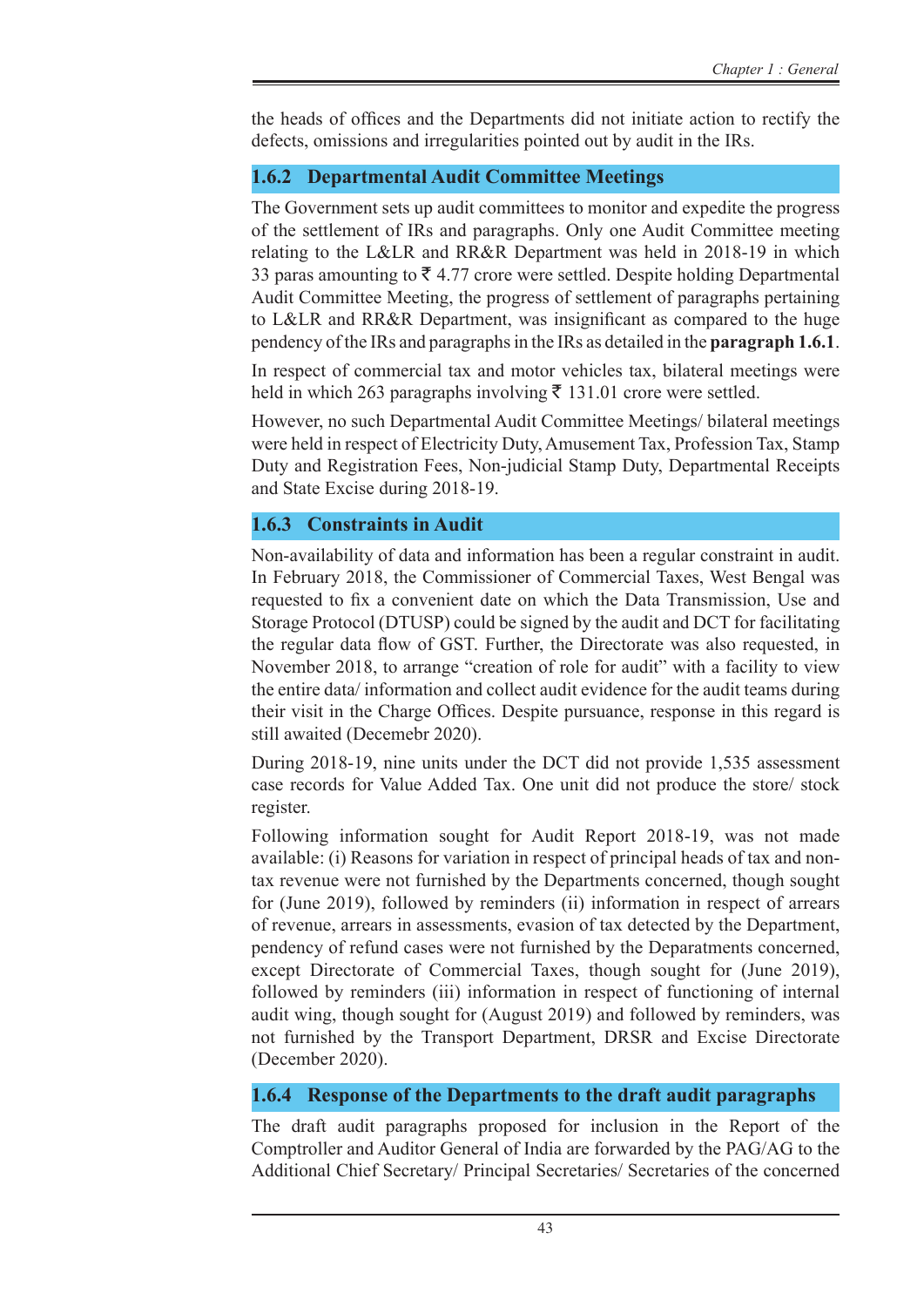Department, drawing their attention to audit findings and requesting them to send their response within six weeks. The fact of receipt/ non-receipt of the replies from the Departments/Government is invariably indicated at the end of such paragraphs included in the Audit Report.

Thirty draft paragraphs (DPs) were sent to the Additional Chief Secretary/ Principal Secretaries/Secretaries of the respective Departments by name between February and September 2020. However, the Government concerned did not send replies despite reminders, except for two draft paragraphs relating to 'Mines and Minerals'. As such, these DPs have been included in this Report without response of the Government. Replies of the heads of the audited units, wherever furnished, have been taken into account.

### **1.6.5 Follow up on the Audit Reports-summarised position**

The internal working system of the Public Accounts Committee (PAC), notified in December 2002, laid down that after the presentation of the Report of the Comptroller and Auditor General of India in the Legislative Assembly, the Departments shall initiate action on the audit paragraphs and the action taken explanatory notes thereon should be submitted by the Government within three months of tabling the Report, for consideration of the Committee. In spite of these provisions, explanatory notes of action taken on audit paragraphs of the Reports were delayed inordinately. 150 paragraphs (including Performance Audits) included in the Reports of the Comptroller and Auditor General of India on the Revenue Sector of the Government of West Bengal for the years ended 31 March 2013, 2014, 2015, 2016 and 2017 were placed before the State Legislative Assembly between 10 July 2014 and 11 July 2019. The action taken explanatory notes from the concerned Departments on 10 sub-paragraphs/ paragraphs were received with average delay of 27 months in respect of Audit Reports for the years ended 31 March 2013, 2014, 2015, 2016 and 2017. Action taken explanatory notes in respect of remaining paragraphs from four departments (Finance Department, Department of Industry, Commerce and Enterprises, L&LR and RR&R Department and Transport Department) had not been received for the Audit Reports for the years ended 31 March 2013, 2014, 2015, 2016 and 2017 so far (December 2020).

During 2018-19, the Public Accounts Committee discussed two selected paragraphs of the Audit Report for the year 2006-07 and one selected paragraph of the Audit Report for the year 2009-10 in July 2018 and February 2019, respectively.

#### **1.7 Analysis of the mechanism for dealing with the issues raised by Audit**

To analyse the system of addressing the issues highlighted in the IRs/ Audit Reports by the Departments/ Government, action taken on the paragraphs and Performance Audits included in the Audit Reports of the last 10 years for one Department is evaluated and included in this Audit Report.

The succeeding paragraphs 1.7.1 and 1.7.2 discuss the performance of the DRSR and cases detected in the course of local audit during the last 10 years and also the cases included in the Audit Reports for the years 2009-10 to 2018-19.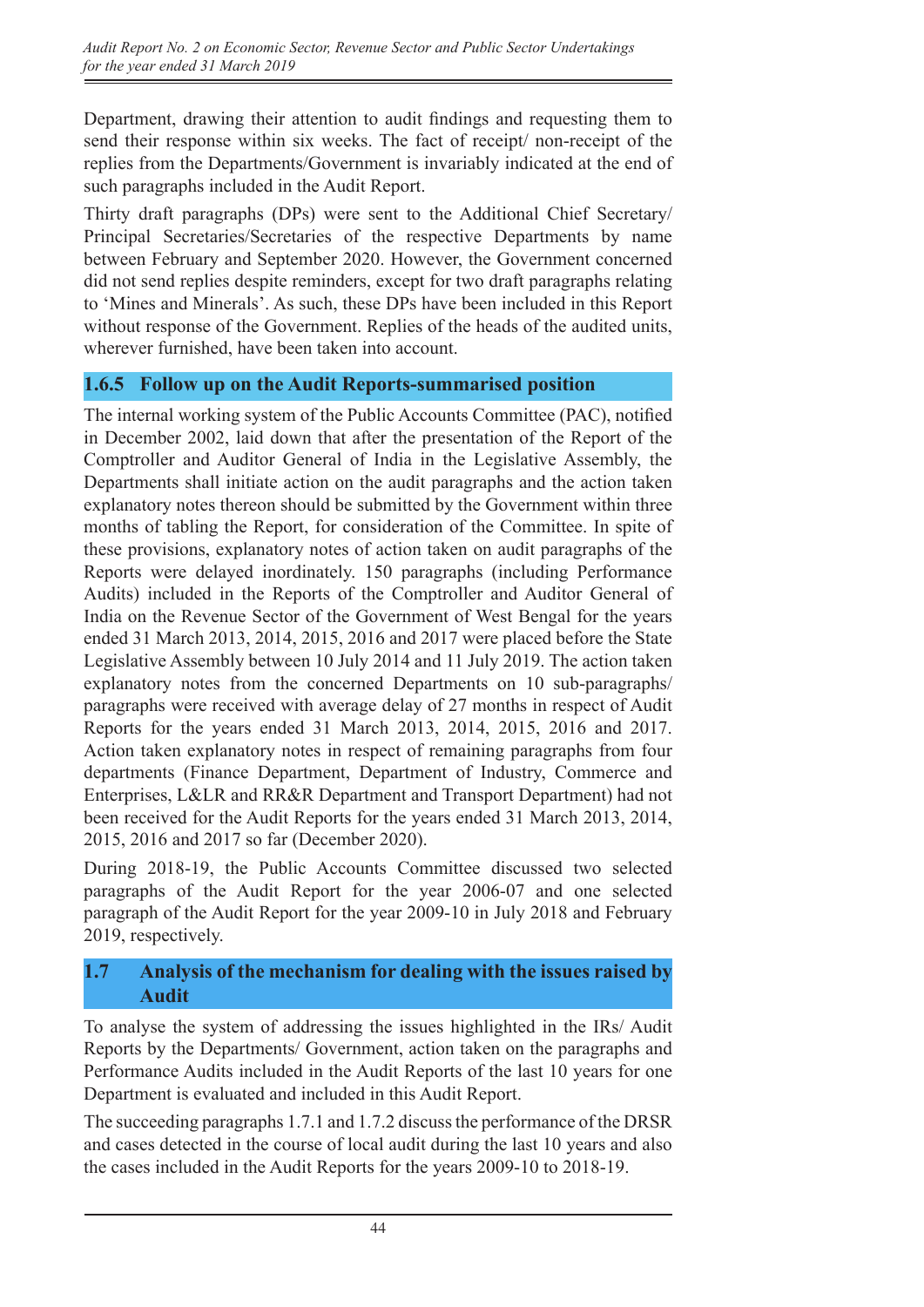*(*` *in crore)*

#### **1.7.1 Position of Inspection Reports**

The summarised position of the inspection reports issued to the DRSR during the last 10 years, paragraphs included in these reports and their status as on 31 March 2019 are tabulated in **Table 1.9.**

|                  |         |                      |                           |                       |                            |                                   |                       |                         |                                   |                       |                         |                                           | $(3 \nvert n \text{ error})$ |  |
|------------------|---------|----------------------|---------------------------|-----------------------|----------------------------|-----------------------------------|-----------------------|-------------------------|-----------------------------------|-----------------------|-------------------------|-------------------------------------------|------------------------------|--|
|                  |         |                      | <b>Opening Balance</b>    |                       | <b>Addition during the</b> |                                   |                       |                         | <b>Clearance during the</b>       |                       |                         | <b>Closing balance</b><br>during the year |                              |  |
| SI.<br>No.       | Year    | No. of<br><b>IRs</b> | No. of<br>Para-<br>graphs | <b>Money</b><br>value | No.<br>of<br><b>IRs</b>    | year<br>No. of<br>Para-<br>graphs | <b>Money</b><br>value | No.<br>of<br><b>IRs</b> | vear<br>No. of<br>Para-<br>graphs | <b>Money</b><br>value | No.<br>of<br><b>IRs</b> | No. of<br>Para-<br>graphs                 | <b>Money</b><br>value        |  |
| 1.               | 2009-10 | 580                  | 802                       | 82.29                 | 37                         | 48                                | 4.54                  | 328                     | 416                               | 33.20                 | 289                     | 434                                       | 53.63                        |  |
| 2.               | 2010-11 | 289                  | 434                       | 53.63                 | 37                         | 84                                | 24.09                 | 38                      | 56                                | 4.12                  | 288                     | 462                                       | 73.60                        |  |
| 3.               | 2011-12 | 288                  | 462                       | 73.60                 | 65                         | 205                               | 37.94                 | 30                      | 43                                | 3.97                  | 323                     | 624                                       | 107.57                       |  |
| $\overline{4}$ . | 2012-13 | 323                  | 624                       | 107.57                | 56                         | 257                               | 10.57                 | 171                     | 294                               | 43.98                 | 208                     | 587                                       | 74.16                        |  |
| 5.               | 2013-14 | 208                  | 587                       | 74.16                 | 66                         | 246                               | 21.25                 | 9                       | 56                                | 2.26                  | 265                     | 777                                       | 93.15                        |  |
| 6.               | 2014-15 | 265                  | 777                       | 93.15                 | 54                         | 237                               | 76.51                 | 64                      | 271                               | 29.21                 | 255                     | 743                                       | 140.45                       |  |
| 7.               | 2015-16 | 255                  | 743                       | 140.45                | 54                         | 180                               | 91.42                 | 10                      | 55                                | 14.70                 | 299                     | 868                                       | 217.17                       |  |
| 8.               | 2016-17 | 299                  | 868                       | 217.17                | 54                         | 175                               | 18.07                 | 65                      | 330                               | 104.14                | 288                     | 713                                       | 131.10                       |  |
| 9.               | 2017-18 | 288                  | 713                       | 131.10                | 53                         | 246                               | 85.81                 | 23                      | 112                               | 68.78                 | 318                     | 847                                       | 148.13                       |  |
| 10.              | 2018-19 | 318                  | 847                       | 148.13                | 53                         | 216                               | 7.89                  | 21                      | 79                                | 2.02                  | 350                     | 984                                       | 154.00                       |  |

#### **Table 1.9: Position of Inspection Reports**

Though Audit Committee Meetings are organised between the Department and Audit to settle old paragraphs, it would be evident from the above table, that settlement of paras was not significant. This is primarily because the Department does not provide replies/ follow-up action for settlement of outstanding paragraphs contained in the IRs.

#### **1.7.2 Recovery of accepted cases**

The position of paragraphs included in the Audit Reports of the last 10 years, those accepted by the Department and the amount recovered are mentioned in **Table 1.10**.

| Year of<br><b>Audit</b><br><b>Report</b> | <b>Number</b> of<br>paragraphs<br>included | <b>Money</b><br>value of the<br>paragraphs | <b>Number of</b><br>paragraphs<br>accepted | <b>Money value</b><br>of accepted<br>paragraphs | <b>Amount of</b><br>recovery of<br>accepted cases |
|------------------------------------------|--------------------------------------------|--------------------------------------------|--------------------------------------------|-------------------------------------------------|---------------------------------------------------|
| 2008-09                                  | 3                                          | 52.30                                      | 2                                          | 50.54                                           | Nil                                               |
| 2009-10                                  |                                            | 1.84                                       |                                            | 1.54                                            | 0.20                                              |
| 2010-11                                  |                                            | 5.23                                       |                                            | 5.23                                            | 0.99                                              |
| $2011 - 12$                              | 3                                          | 3.33                                       | 3                                          | 3.33                                            | 0.92                                              |
| 2012-13                                  |                                            | 154.10                                     |                                            | 106.93                                          | <b>Nil</b>                                        |
| $2013 - 14$                              | 5                                          | 4.16                                       | 3                                          | 1.04                                            | <b>Nil</b>                                        |
| 2014-15                                  | 4                                          | 15.13                                      |                                            | 2.50                                            | Nil                                               |
| 2015-16                                  | $\overline{2}$                             | 16.68                                      |                                            | 0.23                                            | <b>Nil</b>                                        |
| 2016-17                                  | 6                                          | 50.57                                      | 6                                          | 49.61                                           | Nil                                               |
| 2017-18                                  |                                            | 212.02                                     |                                            | 2.01                                            | <b>Nil</b>                                        |
| <b>Total</b>                             | 27                                         | 515.36                                     | 20                                         | 222.96                                          | 2.11                                              |

**Table 1.10: Recovery of accepted cases**

It is evident from the above table that the recovery even in accepted cases was meagre 0.95 *per cent*. The Department did not take prompt action to recover the dues even in accepted cases.